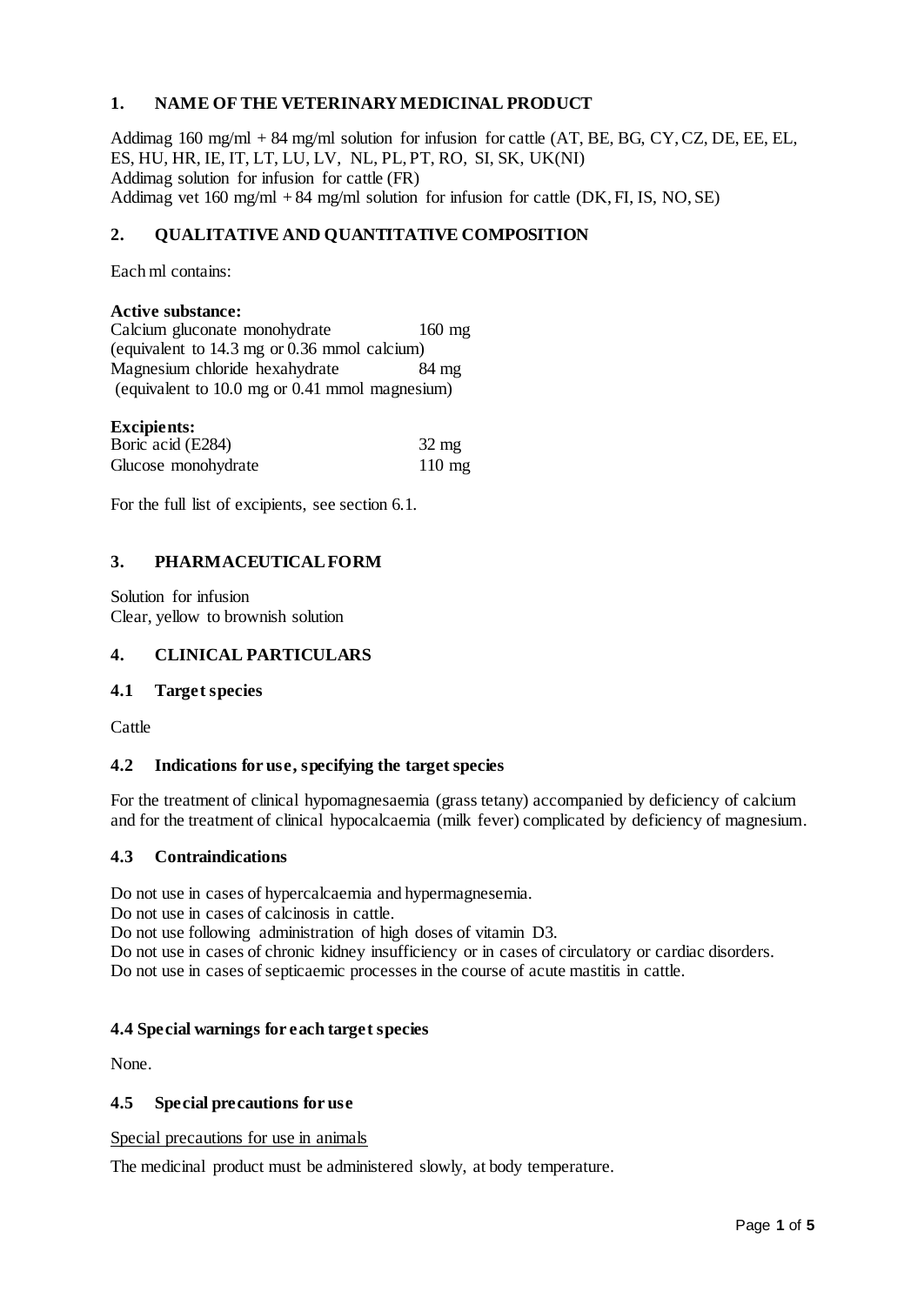During infusion, the heart rate, rhythm and circulation must be monitored. In case of symptoms of overdosing (bradycardia, cardiac arrhythmia, fall in blood pressure, agitation), the infusion should be stopped immediately.

Special precautions to be taken by the person administering the veterinary medicinal product to animals

Not applicable

### **4.6 Adverse reactions (frequency and seriousness)**

Too rapid administration of the product may cause the following effects:

Calcium may cause a transient hypercalcaemia with the following symptoms: initial bradycardia followed by tachycardia, arrhythmia (especially ectopic ventricular beats), muscle tremors, salivation and increased respiratory rate. Increase in heart rate following initial bradycardia may indicate that overdosing has occurred. In this case the administration should be stopped immediately.

### **4.7 Use during pregnancy and lactation**

The safety of the veterinary medicinal product has not been established during pregnancy and lactation. Use only according to the benefit/risk assessment by the responsible veterinarian.

### **4.8 Interaction with other medicinal products and other forms of interaction**

Calcium increases the efficacy of cardiac glycosides and arrhythmias may occur if these drugs are given together.

Calcium amplifies the cardiac effects of β-adrenergic drugs and methylxanthines.

Glucocorticoids increase the renal excretion of calcium by way of vitamin D antagonism.

Do not administer inorganic phosphate solutions simultaneously or shortly after the infusion.

#### **4.9 Amounts to be administered and administration route**

Slow intravenous use.

These dosage instructions are given for guidance and must be adapted to the individual deficit and actual circulatory conditions.

Administer approximately 15 - 20 mg Ca<sup>2+</sup> (0.37 – 0.49 mmol Ca<sup>2+</sup>) and 10 – 13 mg Mg<sup>2+</sup> (0.41 - 0.53 mmol  $Mg^{2+}$ ) per kg bodyweight corresponding to approximately 1.0 - 1.4 ml of product per kg bodyweight.

If the animal's weight cannot be determined accurately, but has to be estimated, the following approach might be used:

| Bottle size (ml) | Weight (kg) | $Ca^{2+}$ (mg/kg) | $Mg^{2+}$ (mg/kg) |
|------------------|-------------|-------------------|-------------------|
| 500              | 350-475     | $15.1 - 20.4$     | $10.5 - 14.3$     |
| 750              | 500-725     | $14.8 - 21.5$     | $10.3 - 15.0$     |

The intravenous infusion must be executed slowly over a period of 20-30 minutes.

After a minimum of 6 hours after treatment, a second treatment may be administered. The administration can be repeated twice at 24-hour intervals, if the hypocalcaemic condition is persisting.

#### **4.10 Overdose (symptoms, emergency procedures, antidotes), if necessary**

When the intravenous administration is performed too rapidly, hypercalcaemia and/or hypermagnesemia with cardiotoxic symptoms such as initial bradycardia with subsequent tachycardia, cardiac arrhythmia and in severe cases ventricular fibrillation with cardiac arrest may occur. Additional symptoms of hypercalcaemia are: motor weakness, muscle tremors, increased excitability, agitation, sweating, polyuria, fall in blood pressure, depression and coma.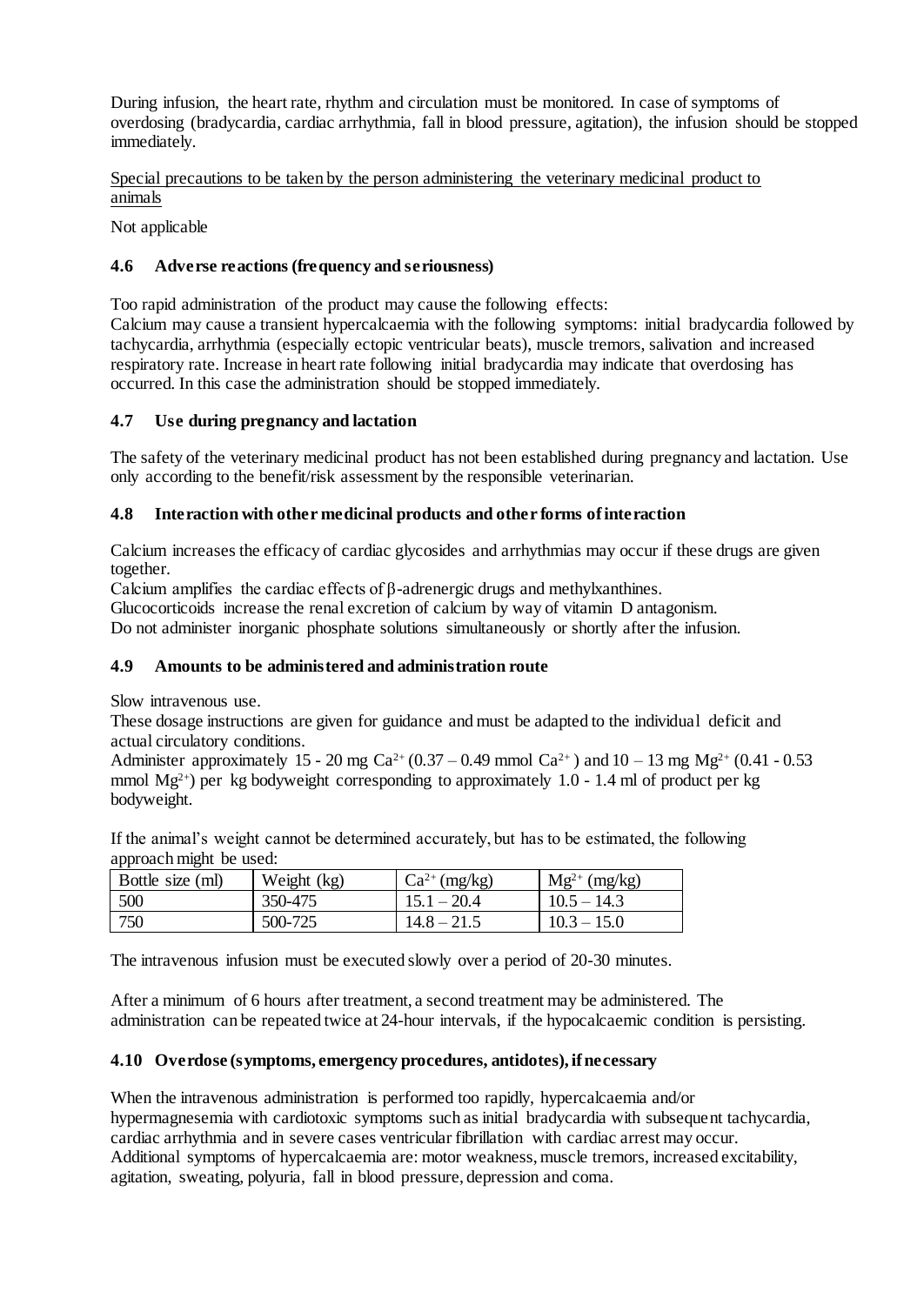Symptoms of hypercalcaemia may persist  $6 - 10$  hours after the infusion and must not be incorrectly diagnosed as symptoms of hypocalcaemia.

### **4.11 Withdrawal periods**

| Meat and offal: | Zero days  |
|-----------------|------------|
| Milk:           | Zero hours |

## **5. PHARMACOLOGICAL PROPERTIES**

Pharmacotherapeutic group: Calcium, combinations with vitamin D and/or other drugs. ATC vet code: QA12AX

## **5.1 Pharmacodynamic properties**

#### Calcium

Calcium is an essential element that is required for normal nerve and musculoskeletal function, cell membrane and capillary permeability and activation of enzymatic reactions. Only free ionised calcium in the blood is biologically active.

### Magnesium

Magnesium is a cofactor in a number of enzyme systems. It also plays a role in muscular excitement and neurochemical transmission. In the heart magnesium leads to delayed conduction. Magnesium stimulates the secretion of parathyroid hormone and therefore regulates serum calcium levels.

### **5.2 Pharmacokinetic particulars**

### Calcium

Approximately 99% of total body calcium is found in bone and teeth. The remaining 1% is found mainly in the extra-cellular fluid. Of circulating calcium, approximately 50% is bound to serum proteins or complexed with anions and 50% is in the ionized form. Total serum calcium is dependent on serum protein concentrations. Calcium crosses the placenta and is distributed into milk. Calcium is eliminated mainly through the faeces with small amounts eliminated in the urine.

#### Magnesium

In adult animals, around 60% of magnesium is found in bone where it is relatively difficult to mobilize. Magnesium is about  $30 - 35\%$  bound to proteins and the remainder exists as free ions. It is excreted by the kidneys at a rate proportional to the serum concentration and glomerular filtration.

## **6. PHARMACEUTICAL PARTICULARS**

## **6.1 List of excipients**

Boric acid (E-284) Glucose monohydrate Water for injections

#### **6.2 Major incompatibilities**

In the absence of compatibility studies, this veterinary medicinal product must not be mixed with other veterinary medicinal products.